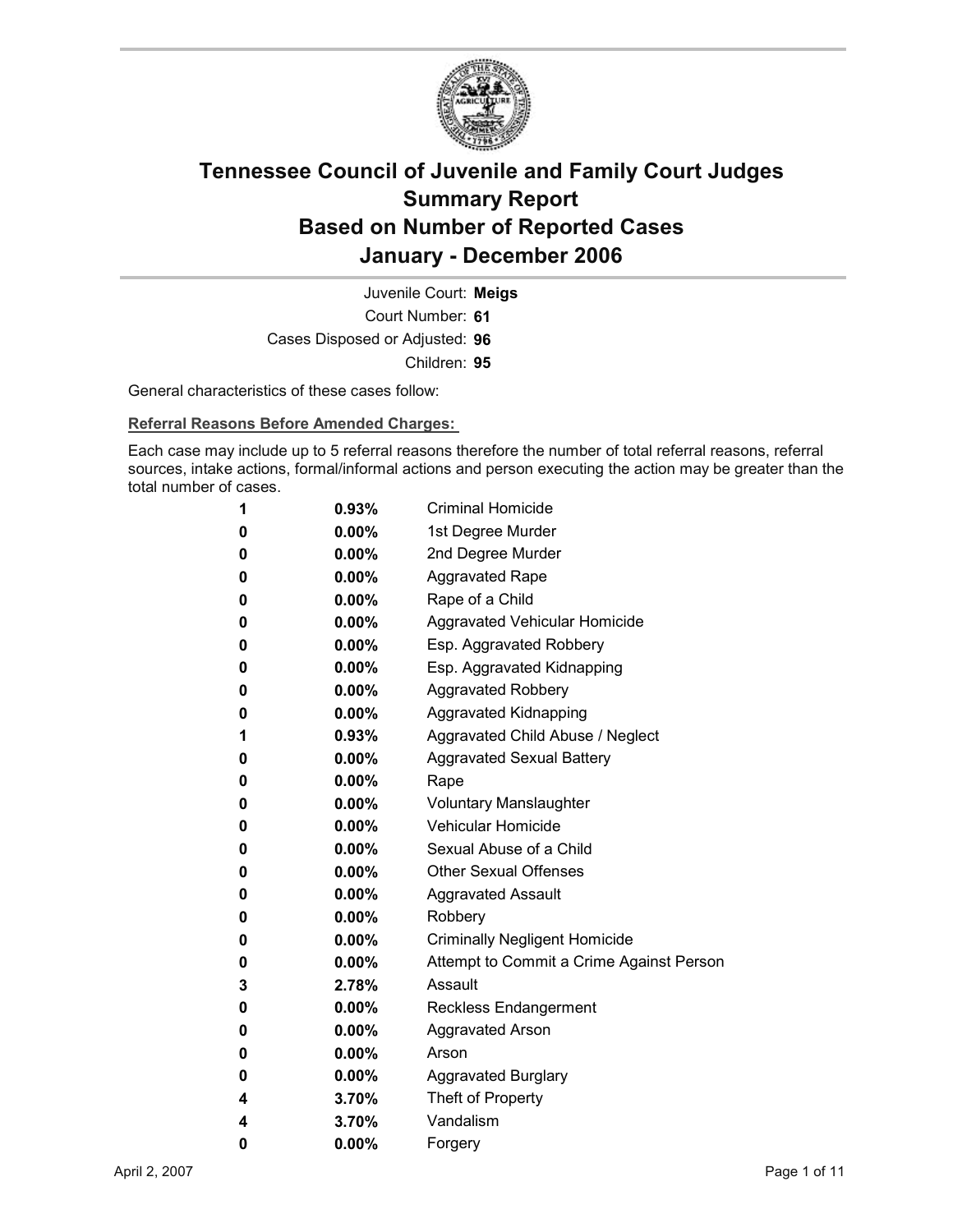

Court Number: **61** Juvenile Court: **Meigs** Cases Disposed or Adjusted: **96** Children: **95**

#### **Referral Reasons Before Amended Charges:**

Each case may include up to 5 referral reasons therefore the number of total referral reasons, referral sources, intake actions, formal/informal actions and person executing the action may be greater than the total number of cases.

| 0            | 0.00%    | <b>Worthless Checks</b>                                     |
|--------------|----------|-------------------------------------------------------------|
| 0            | 0.00%    | Illegal Possession / Fraudulent Use of Credit / Debit Cards |
| 1            | 0.93%    | <b>Burglary</b>                                             |
| 0            | $0.00\%$ | Unauthorized Use of a Vehicle                               |
| 0            | $0.00\%$ | <b>Cruelty to Animals</b>                                   |
| 0            | $0.00\%$ | Sale of Controlled Substances                               |
| 3            | 2.78%    | <b>Other Drug Offenses</b>                                  |
| 5            | 4.63%    | Possession of Controlled Substances                         |
| 0            | 0.00%    | <b>Criminal Attempt</b>                                     |
| 0            | 0.00%    | Carrying Weapons on School Property                         |
| 0            | 0.00%    | Unlawful Carrying / Possession of a Weapon                  |
| 0            | 0.00%    | <b>Evading Arrest</b>                                       |
| 0            | $0.00\%$ | Escape                                                      |
| $\mathbf{2}$ | 1.85%    | Driving Under Influence (DUI)                               |
| 14           | 12.96%   | Possession / Consumption of Alcohol                         |
| 0            | 0.00%    | Resisting Stop, Frisk, Halt, Arrest or Search               |
| 0            | $0.00\%$ | <b>Aggravated Criminal Trespass</b>                         |
| 0            | 0.00%    | Harassment                                                  |
| 0            | $0.00\%$ | Failure to Appear                                           |
| 0            | 0.00%    | Filing a False Police Report                                |
| 0            | 0.00%    | Criminal Impersonation                                      |
| 2            | 1.85%    | <b>Disorderly Conduct</b>                                   |
| 0            | 0.00%    | <b>Criminal Trespass</b>                                    |
| 0            | $0.00\%$ | <b>Public Intoxication</b>                                  |
| 0            | 0.00%    | Gambling                                                    |
| 16           | 14.81%   | <b>Traffic</b>                                              |
| 3            | 2.78%    | <b>Local Ordinances</b>                                     |
| 0            | $0.00\%$ | Violation of Wildlife Regulations                           |
| 0            | 0.00%    | Contempt of Court                                           |
| 1            | 0.93%    | Violation of Probation                                      |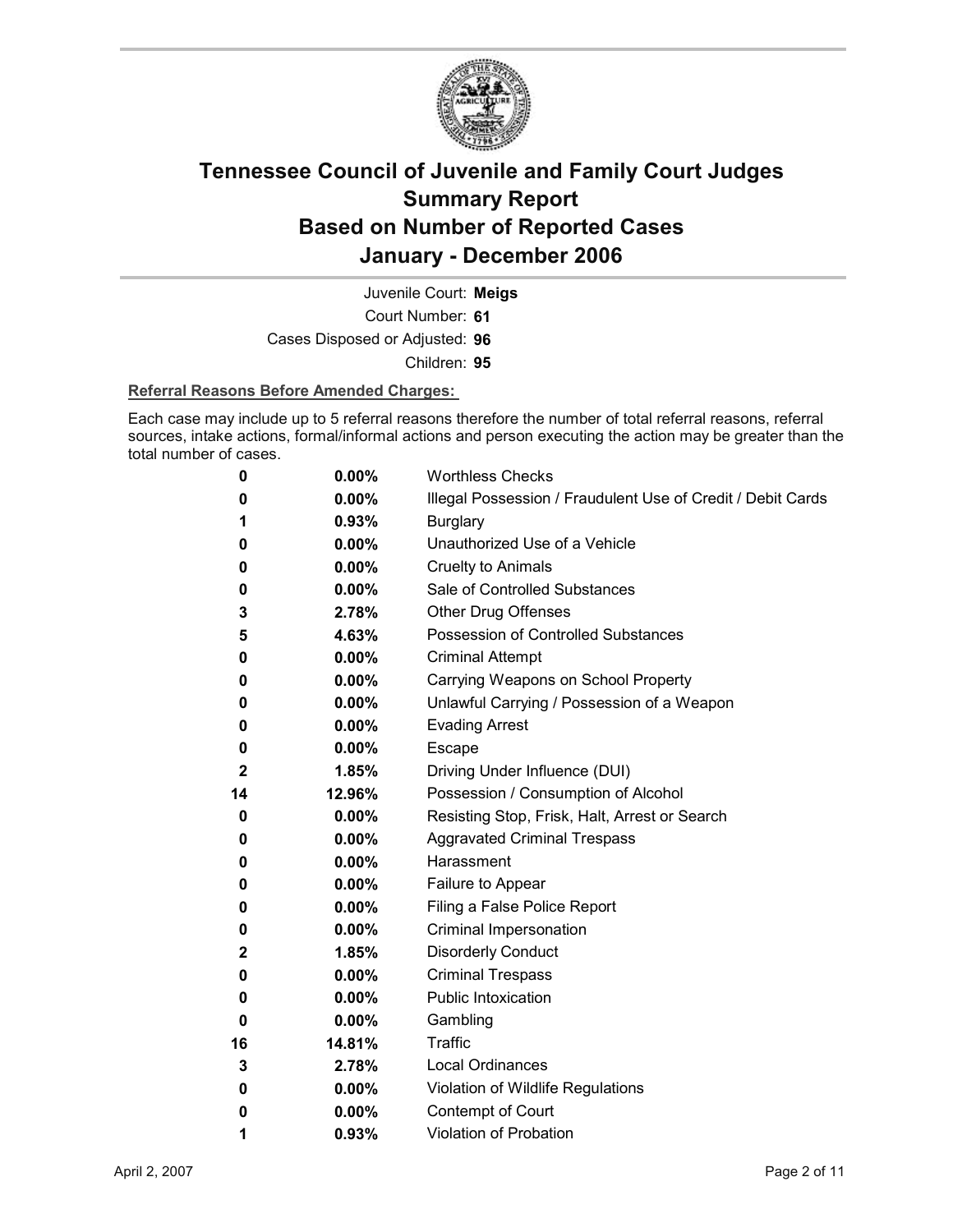

Court Number: **61** Juvenile Court: **Meigs** Cases Disposed or Adjusted: **96** Children: **95**

#### **Referral Reasons Before Amended Charges:**

Each case may include up to 5 referral reasons therefore the number of total referral reasons, referral sources, intake actions, formal/informal actions and person executing the action may be greater than the total number of cases.

| 108          | 100.00%        | <b>Total Referrals</b>                                 |
|--------------|----------------|--------------------------------------------------------|
| 4            | 3.70%          | Other                                                  |
| 0            | 0.00%          | <b>Consent to Marry</b>                                |
| 0            | $0.00\%$       | <b>Request for Medical Treatment</b>                   |
| 3            | 2.78%          | Child Support                                          |
| 1            | 0.93%          | Paternity / Legitimation                               |
| 0            | 0.00%          | Visitation                                             |
| 15           | 13.89%         | Custody                                                |
| $\bf{0}$     | 0.00%          | <b>Foster Care Review</b>                              |
| 0            | 0.00%          | <b>Administrative Review</b>                           |
| 0            | 0.00%          | <b>Judicial Review</b>                                 |
| $\bf{0}$     | 0.00%          | Violation of Informal Adjustment                       |
| 0            | 0.00%          | Violation of Pretrial Diversion                        |
| 0            | 0.00%          | <b>Termination of Parental Rights</b>                  |
| $\mathbf{2}$ | 1.85%          | Dependency / Neglect                                   |
| 0            | $0.00\%$       | <b>Physically Abused Child</b>                         |
| 0            | 0.00%          | Sexually Abused Child                                  |
| 0            | 0.00%          | Violation of Curfew                                    |
| 0            | 5.56%<br>0.00% | Violation of a Valid Court Order                       |
| 0<br>6       | 0.00%          | Out-of-State Runaway<br>Possession of Tobacco Products |
| 4            | 3.70%          | In-State Runaway                                       |
| 7            | 6.48%          | Truancy                                                |
| 6            | 5.56%          | <b>Unruly Behavior</b>                                 |
| 0            | 0.00%          | <b>Violation of Aftercare</b>                          |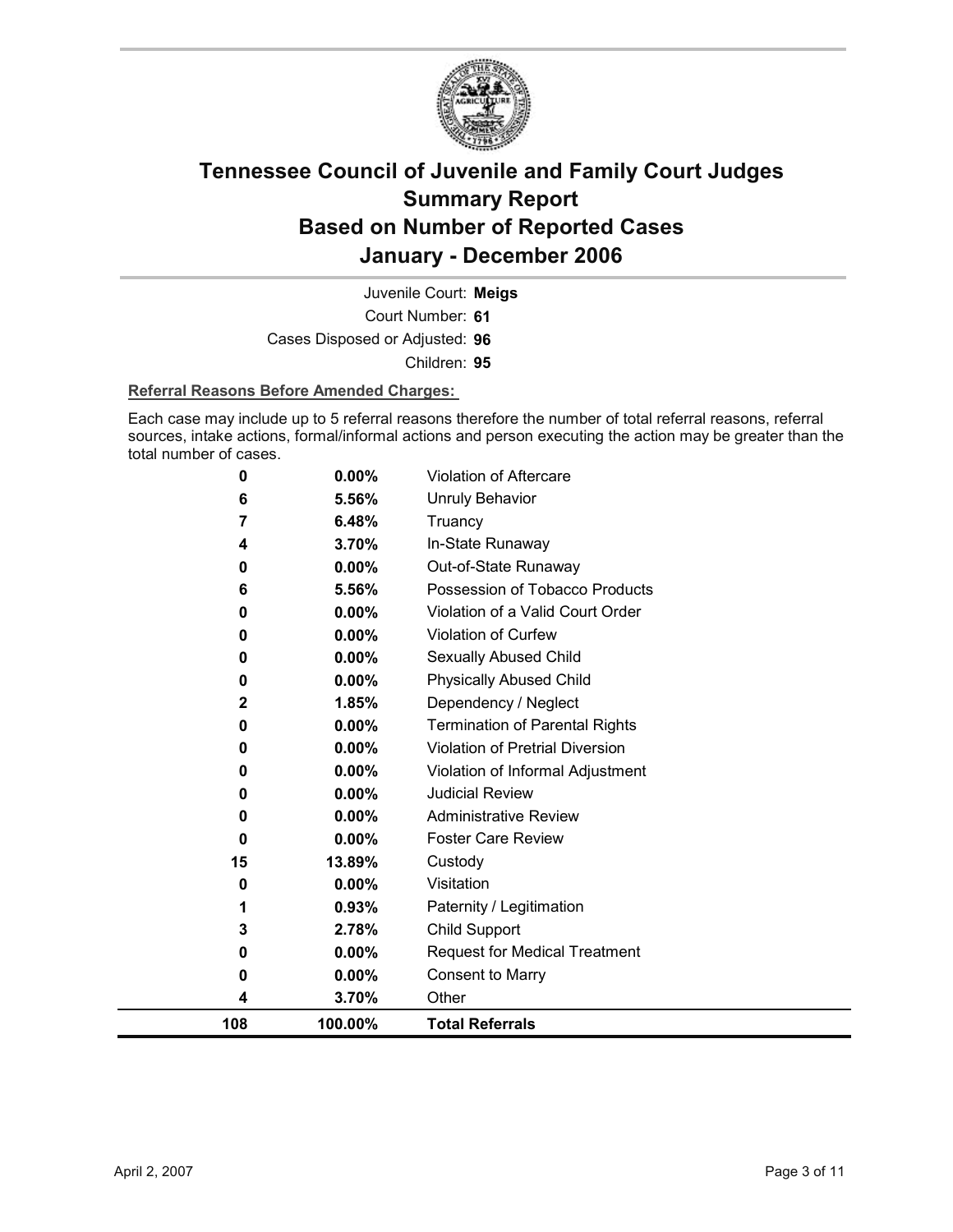

| 108                        | 100.00%                        | <b>Total Referral Sources</b>     |
|----------------------------|--------------------------------|-----------------------------------|
| 0                          | 0.00%                          | Other                             |
| 0                          | 0.00%                          | Unknown                           |
| 0                          | 0.00%                          | Hospital                          |
| 0                          | 0.00%                          | Child & Parent                    |
| 0                          | $0.00\%$                       | Victim                            |
| 0                          | $0.00\%$                       | <b>Other Court</b>                |
| 0                          | 0.00%                          | Social Agency                     |
| 5                          | 4.63%                          | <b>Court Staff</b>                |
| 0                          | 0.00%                          | <b>District Attorney's Office</b> |
| 0                          | 0.00%                          | Other State Department            |
| 7                          | 6.48%                          | <b>DCS</b>                        |
| 0                          | 0.00%                          | <b>CSA</b>                        |
| 32                         | 29.63%                         | School                            |
| 0                          | 0.00%                          | Self                              |
| 6                          | 5.56%                          | Relatives                         |
| 10                         | 9.26%                          | Parents                           |
| 48                         | 44.44%                         | Law Enforcement                   |
| <b>Referral Sources: 1</b> |                                |                                   |
|                            |                                | Children: 95                      |
|                            | Cases Disposed or Adjusted: 96 |                                   |
|                            |                                | Court Number: 61                  |
|                            |                                | Juvenile Court: Meigs             |
|                            |                                |                                   |

### **Age of Child at Referral: 2**

| 95 | 100.00%       | <b>Total Child Count</b> |
|----|---------------|--------------------------|
|    | $0.00\%$<br>0 | Unknown / Not Reported   |
|    | $0.00\%$<br>0 | Ages 19 and Over         |
| 22 | 23.16%        | Ages 17 through 18       |
| 35 | 36.84%        | Ages 15 through 16       |
| 13 | 13.68%        | Ages 13 through 14       |
|    | 8.42%<br>8    | Ages 11 through 12       |
| 17 | 17.89%        | Ages 10 and Under        |
|    |               |                          |

<sup>1</sup> If different than number of Referral Reasons (108), verify accuracy of your court's data.

<sup>2</sup> One child could be counted in multiple categories, verify accuracy of your court's data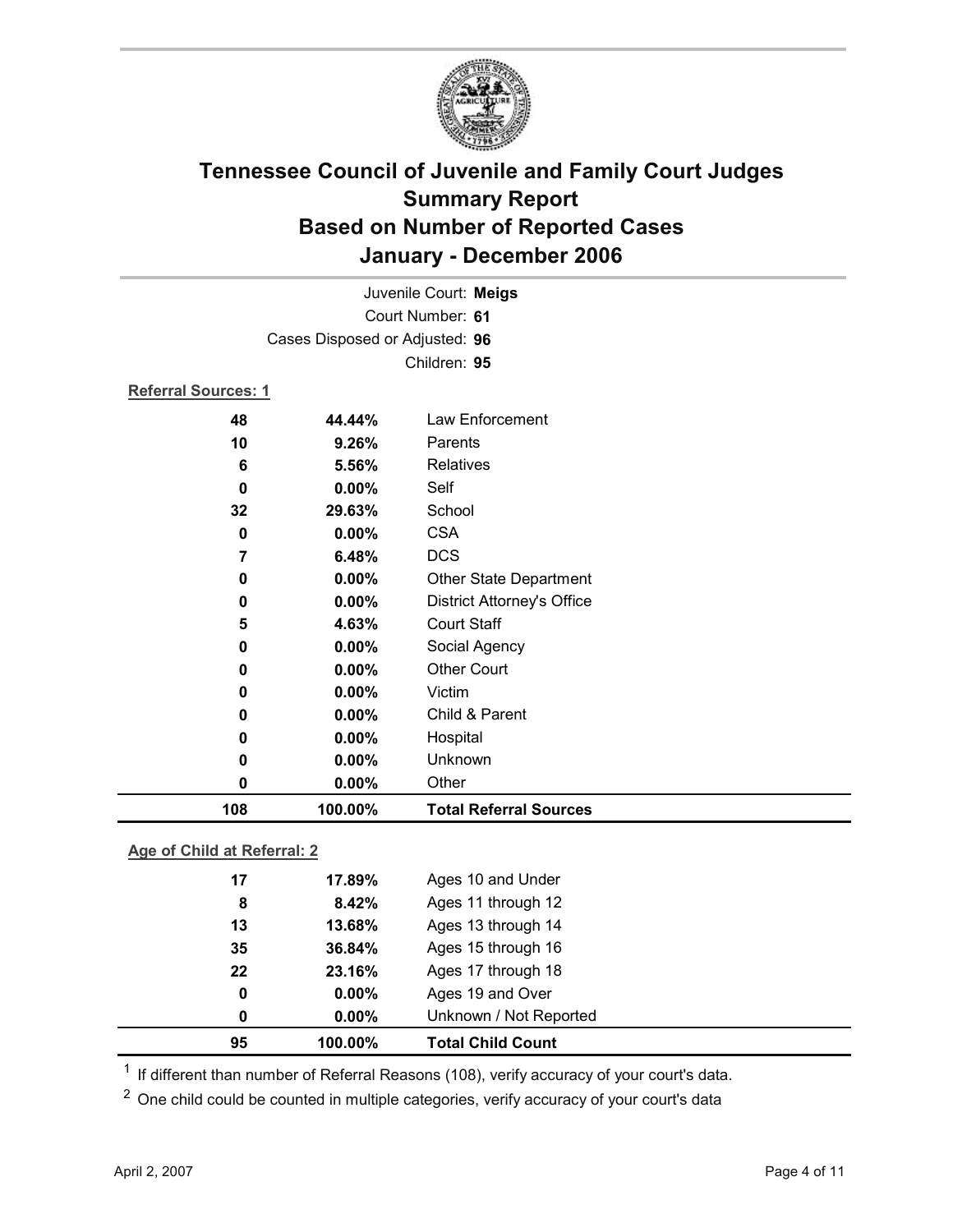

|                                         |                                | Juvenile Court: Meigs    |
|-----------------------------------------|--------------------------------|--------------------------|
|                                         |                                | Court Number: 61         |
|                                         | Cases Disposed or Adjusted: 96 |                          |
|                                         |                                | Children: 95             |
| Sex of Child: 1                         |                                |                          |
| 60                                      | 63.16%                         | Male                     |
| 35                                      | 36.84%                         | Female                   |
| $\mathbf 0$                             | 0.00%                          | Unknown                  |
| 95                                      | 100.00%                        | <b>Total Child Count</b> |
| Race of Child: 1                        |                                |                          |
| 94                                      | 98.95%                         | White                    |
| 1                                       | 1.05%                          | African American         |
| $\mathbf 0$                             | 0.00%                          | Native American          |
| 0                                       | 0.00%                          | Asian                    |
| 0                                       | 0.00%                          | Mixed                    |
| 0                                       | 0.00%                          | Unknown                  |
| 95                                      | 100.00%                        | <b>Total Child Count</b> |
| <b>Hispanic Origin: 1</b>               |                                |                          |
| 1                                       | 1.05%                          | Yes                      |
| 94                                      | 98.95%                         | <b>No</b>                |
| $\mathbf 0$                             | 0.00%                          | Unknown                  |
| 95                                      | 100.00%                        | <b>Total Child Count</b> |
| <b>School Enrollment of Children: 1</b> |                                |                          |
| 77                                      | 81.05%                         | Yes                      |
| 11                                      | 11.58%                         | <b>No</b>                |
| $\overline{7}$                          | 7.37%                          | Unknown                  |
| 95                                      | 100.00%                        | <b>Total Child Count</b> |

 $1$  One child could be counted in multiple categories, verify accuracy of your court's data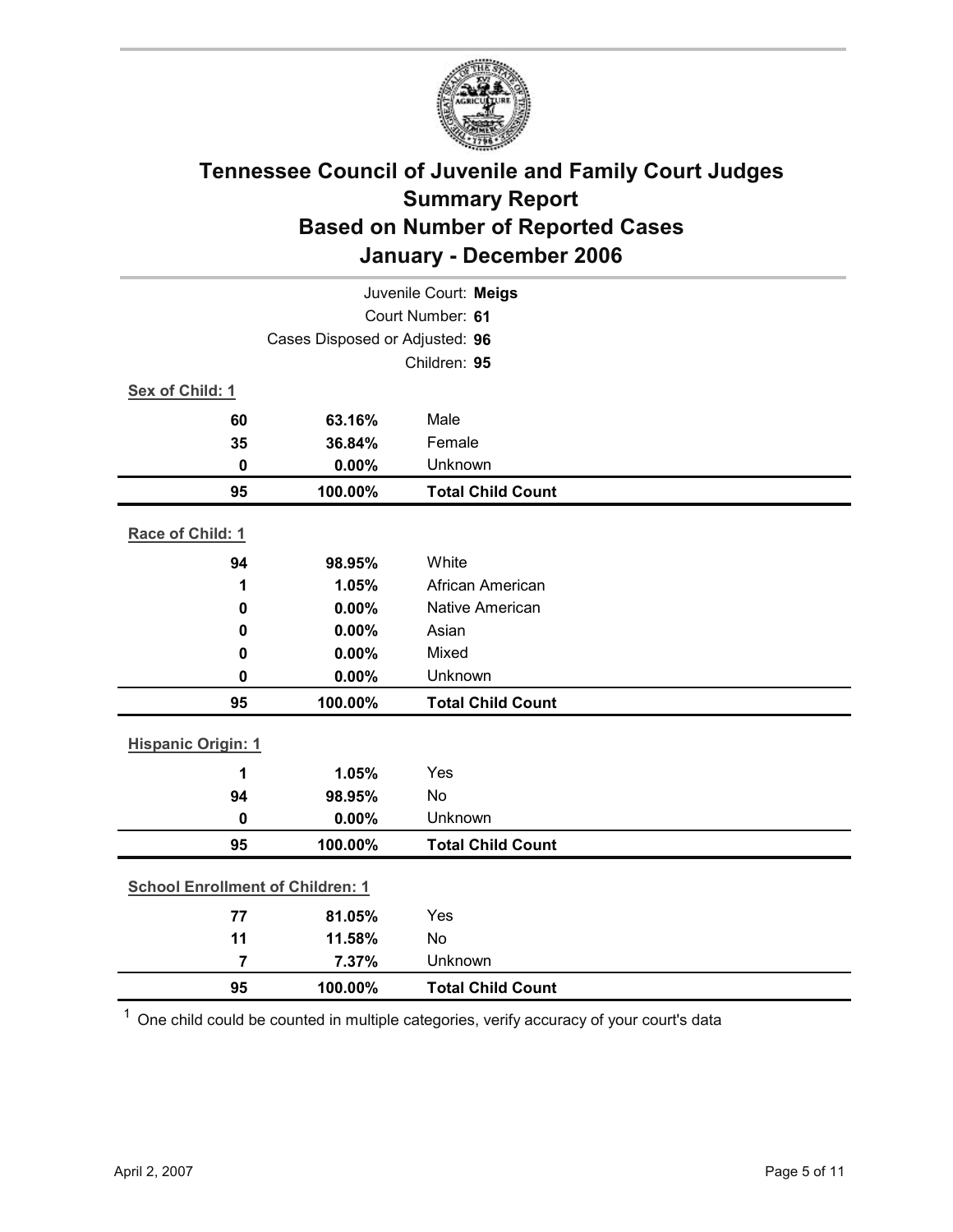

Court Number: **61** Juvenile Court: **Meigs** Cases Disposed or Adjusted: **96** Children: **95 Living Arrangement of Child at Time of Referral: 1**

| 95 | 100.00%  | <b>Total Child Count</b>     |  |
|----|----------|------------------------------|--|
| 2  | 2.11%    | Other                        |  |
| 4  | 4.21%    | Unknown                      |  |
| 0  | $0.00\%$ | Independent                  |  |
| 0  | $0.00\%$ | In an Institution            |  |
| 0  | $0.00\%$ | In a Residential Center      |  |
| 0  | $0.00\%$ | In a Group Home              |  |
| 0  | $0.00\%$ | With Foster Family           |  |
| 0  | $0.00\%$ | With Adoptive Parents        |  |
| 14 | 14.74%   | <b>With Relatives</b>        |  |
| 6  | $6.32\%$ | <b>With Father</b>           |  |
| 20 | 21.05%   | With Mother                  |  |
| 8  | 8.42%    | With Mother and Stepfather   |  |
| 5  | 5.26%    | With Father and Stepmother   |  |
| 36 | 37.89%   | With Both Biological Parents |  |

### **Type of Detention: 2**

| 96 | 100.00%  | <b>Total Detention Count</b> |
|----|----------|------------------------------|
| 0  | $0.00\%$ | Other                        |
| 96 | 100.00%  | Does Not Apply               |
| 0  | $0.00\%$ | <b>Unknown</b>               |
| 0  | $0.00\%$ | <b>Psychiatric Hospital</b>  |
| 0  | $0.00\%$ | Jail - No Separation         |
| 0  | $0.00\%$ | Jail - Partial Separation    |
| 0  | $0.00\%$ | Jail - Complete Separation   |
| 0  | $0.00\%$ | Juvenile Detention Facility  |
| 0  | $0.00\%$ | Non-Secure Placement         |
|    |          |                              |

 $<sup>1</sup>$  One child could be counted in multiple categories, verify accuracy of your court's data</sup>

 $2$  If different than number of Cases (96) verify accuracy of your court's data.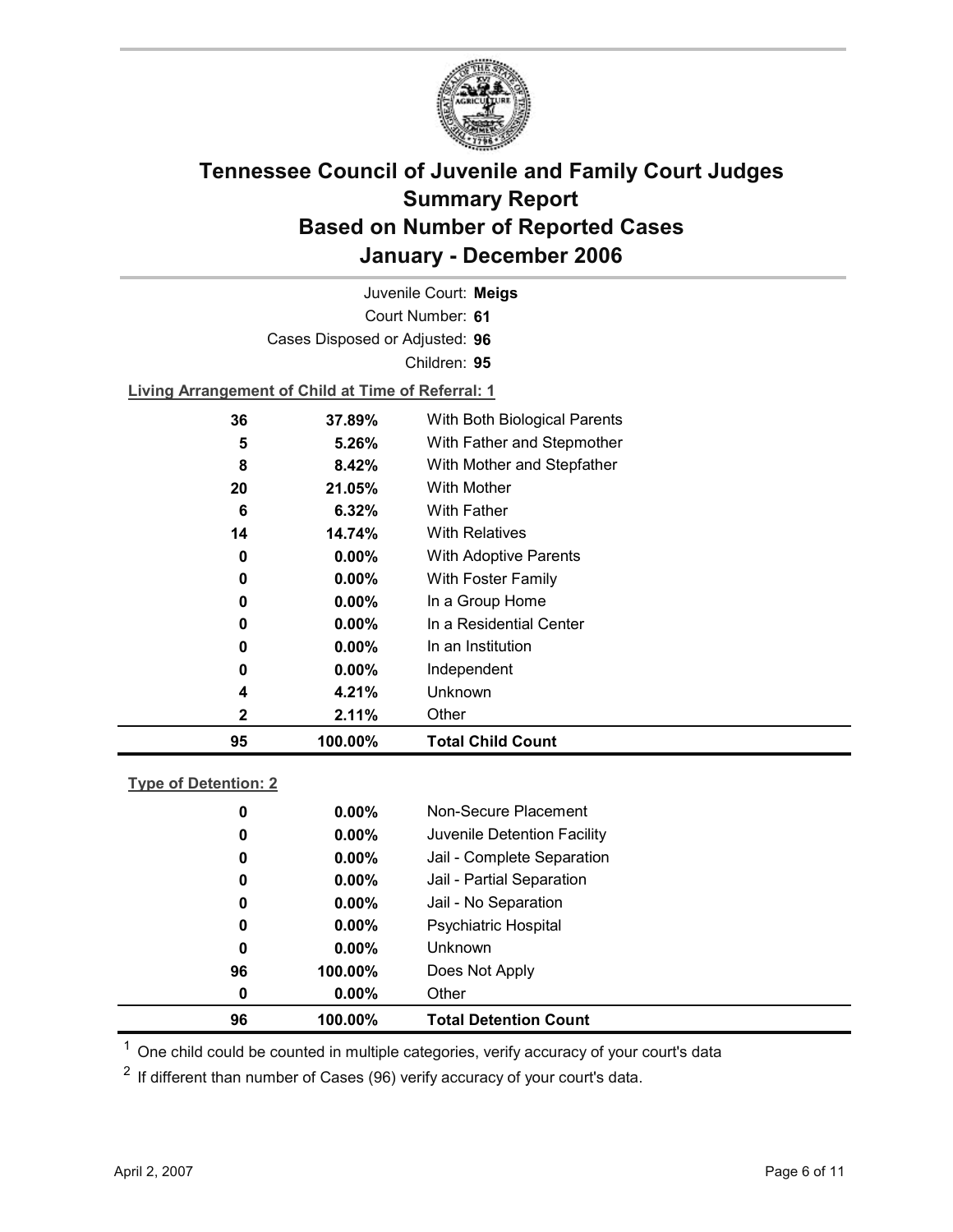

|                                                    |                                | Juvenile Court: Meigs                |  |  |
|----------------------------------------------------|--------------------------------|--------------------------------------|--|--|
|                                                    |                                | Court Number: 61                     |  |  |
|                                                    | Cases Disposed or Adjusted: 96 |                                      |  |  |
|                                                    |                                | Children: 95                         |  |  |
| <b>Placement After Secure Detention Hearing: 1</b> |                                |                                      |  |  |
| 0                                                  | 0.00%                          | Returned to Prior Living Arrangement |  |  |
| 0                                                  | 0.00%                          | Juvenile Detention Facility          |  |  |
| 0                                                  | $0.00\%$                       | Jail                                 |  |  |
| 0                                                  | 0.00%                          | Shelter / Group Home                 |  |  |
| 0                                                  | $0.00\%$                       | <b>Foster Family Home</b>            |  |  |
| 0                                                  | 0.00%                          | Psychiatric Hospital                 |  |  |
| 0                                                  | 0.00%                          | Unknown / Not Reported               |  |  |
| 96                                                 | 100.00%                        | Does Not Apply                       |  |  |
| 0                                                  | 0.00%                          | Other                                |  |  |
|                                                    |                                |                                      |  |  |
| 96                                                 | 100.00%                        | <b>Total Placement Count</b>         |  |  |
|                                                    |                                |                                      |  |  |
| <b>Intake Actions: 2</b>                           |                                |                                      |  |  |
| 108                                                | 100.00%                        | <b>Petition Filed</b>                |  |  |
| 0                                                  | 0.00%                          | <b>Motion Filed</b>                  |  |  |
| 0                                                  | 0.00%                          | <b>Citation Processed</b>            |  |  |
| 0                                                  | 0.00%                          | Notification of Paternity Processed  |  |  |
| 0                                                  | 0.00%                          | Scheduling of Judicial Review        |  |  |
| 0                                                  | 0.00%                          | Scheduling of Administrative Review  |  |  |
| 0                                                  | 0.00%                          | Scheduling of Foster Care Review     |  |  |
| 0                                                  | $0.00\%$                       | Unknown                              |  |  |
| 0                                                  | 0.00%                          | Does Not Apply                       |  |  |
| 0                                                  | 0.00%                          | Other                                |  |  |

 $1$  If different than number of Cases (96) verify accuracy of your court's data.

 $2$  If different than number of Referral Reasons (108), verify accuracy of your court's data.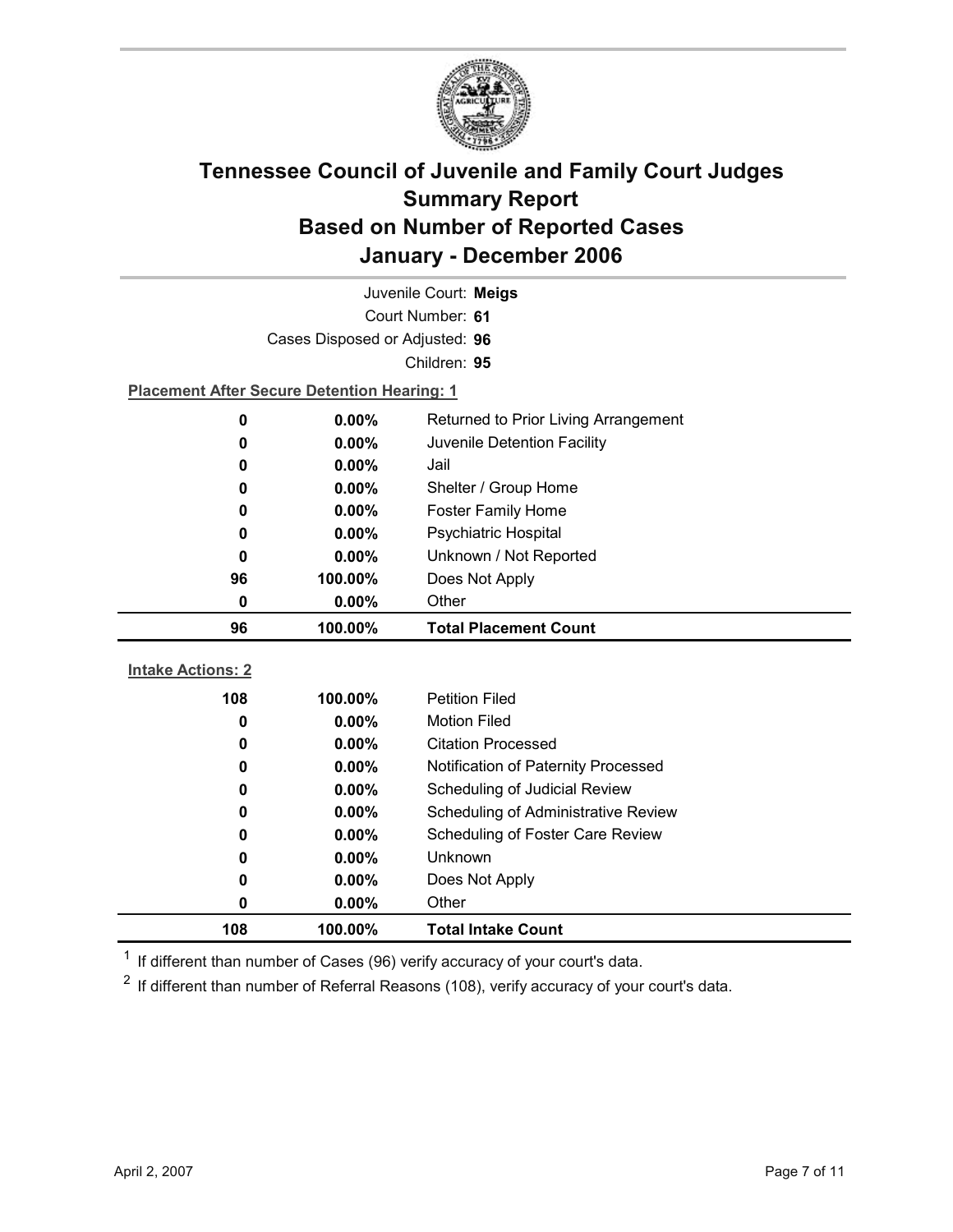

Court Number: **61** Juvenile Court: **Meigs** Cases Disposed or Adjusted: **96** Children: **95**

### **Last Grade Completed by Child: 1**

| 6                                       | 6.32%    | Too Young for School         |
|-----------------------------------------|----------|------------------------------|
| 0                                       | 0.00%    | Preschool                    |
| 4                                       | 4.21%    | Kindergarten                 |
| 1                                       | 1.05%    | 1st Grade                    |
| 1                                       | 1.05%    | 2nd Grade                    |
| 0                                       | 0.00%    | 3rd Grade                    |
| 0                                       | 0.00%    | 4th Grade                    |
| 0                                       | 0.00%    | 5th Grade                    |
| 3                                       | 3.16%    | 6th Grade                    |
| 8                                       | 8.42%    | 7th Grade                    |
| 14                                      | 14.74%   | 8th Grade                    |
| 20                                      | 21.05%   | 9th Grade                    |
| 17                                      | 17.89%   | 10th Grade                   |
| 6                                       | 6.32%    | 11th Grade                   |
| 3                                       | 3.16%    | 12th Grade                   |
| 0                                       | 0.00%    | Non-Graded Special Ed        |
| 0                                       | 0.00%    | <b>GED</b>                   |
| 0                                       | 0.00%    | Graduated                    |
| $\mathbf 2$                             | 2.11%    | <b>Never Attended School</b> |
| 10                                      | 10.53%   | Unknown                      |
| 0                                       | $0.00\%$ | Other                        |
| 95                                      | 100.00%  | <b>Total Child Count</b>     |
|                                         |          |                              |
| <b>Enrolled in Special Education: 1</b> |          |                              |
| 0                                       | 0.00%    | Yes                          |

 $1$  One child could be counted in multiple categories, verify accuracy of your court's data

**87 91.58%** No

**8 8.42%** Unknown

**95 100.00% Total Child Count**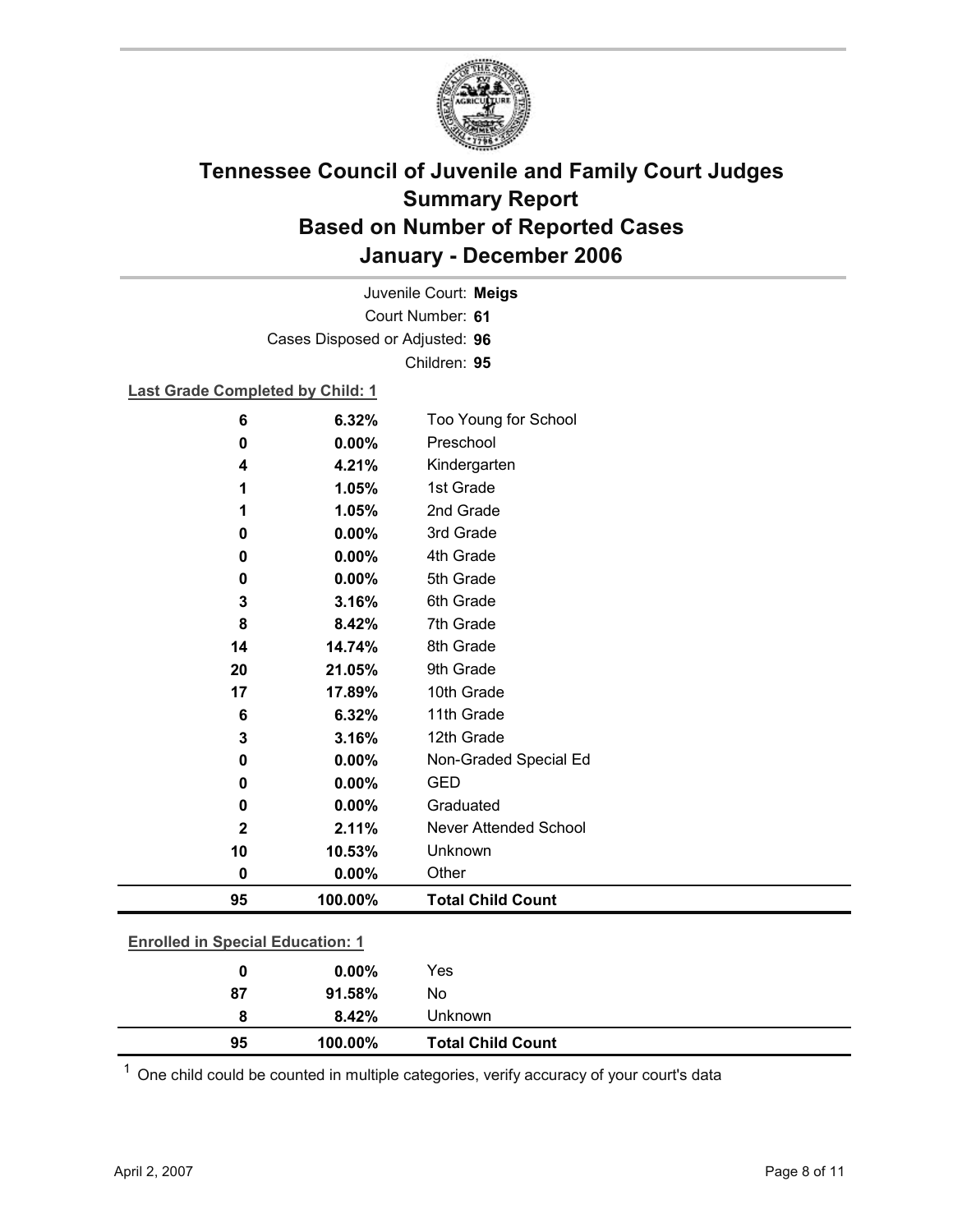

|                              |                                | Juvenile Court: Meigs     |  |
|------------------------------|--------------------------------|---------------------------|--|
|                              |                                | Court Number: 61          |  |
|                              | Cases Disposed or Adjusted: 96 |                           |  |
|                              |                                | Children: 95              |  |
| <b>Action Executed By: 1</b> |                                |                           |  |
| 108                          | 100.00%                        | Judge                     |  |
| 0                            | $0.00\%$                       | Referee                   |  |
| 0                            | $0.00\%$                       | <b>YSO</b>                |  |
| 0                            | $0.00\%$                       | Other                     |  |
| 0                            | $0.00\%$                       | Unknown / Not Reported    |  |
| 108                          | 100.00%                        | <b>Total Action Count</b> |  |

### **Formal / Informal Actions: 1**

| 0<br>0<br>0<br>0<br>0<br>0<br>0 | $0.00\%$<br>$0.00\%$<br>$0.00\%$<br>$0.00\%$<br>$0.00\%$<br>$0.00\%$<br>0.93%<br>$0.00\%$ | <b>Pretrial Diversion</b><br><b>Transfer to Adult Court Hearing</b><br>Charges Cleared by Transfer to Adult Court<br><b>Special Proceeding</b><br><b>Review Concluded</b><br>Case Held Open<br>Other<br>Unknown / Not Reported |
|---------------------------------|-------------------------------------------------------------------------------------------|--------------------------------------------------------------------------------------------------------------------------------------------------------------------------------------------------------------------------------|
|                                 |                                                                                           |                                                                                                                                                                                                                                |
|                                 |                                                                                           |                                                                                                                                                                                                                                |
|                                 |                                                                                           |                                                                                                                                                                                                                                |
|                                 |                                                                                           |                                                                                                                                                                                                                                |
|                                 |                                                                                           |                                                                                                                                                                                                                                |
|                                 |                                                                                           |                                                                                                                                                                                                                                |
|                                 |                                                                                           |                                                                                                                                                                                                                                |
|                                 |                                                                                           |                                                                                                                                                                                                                                |
| 2                               | 1.85%                                                                                     | Informal Adjustment                                                                                                                                                                                                            |
| 0                               | $0.00\%$                                                                                  | <b>Complaint Substantiated Mentally III</b>                                                                                                                                                                                    |
| 0                               | $0.00\%$                                                                                  | <b>Complaint Substantiated Abused</b>                                                                                                                                                                                          |
| 17                              | 15.74%                                                                                    | Complaint Substantiated Dependent / Neglected                                                                                                                                                                                  |
| 23                              | 21.30%                                                                                    | <b>Complaint Substantiated Status Offender</b>                                                                                                                                                                                 |
| 60                              | 55.56%                                                                                    | <b>Complaint Substantiated Delinquent</b>                                                                                                                                                                                      |
| 0                               | $0.00\%$                                                                                  | Retired / Nolle Prosequi                                                                                                                                                                                                       |
| 5                               | 4.63%                                                                                     | Dismissed                                                                                                                                                                                                                      |
|                                 |                                                                                           |                                                                                                                                                                                                                                |

 $1$  If different than number of Referral Reasons (108), verify accuracy of your court's data.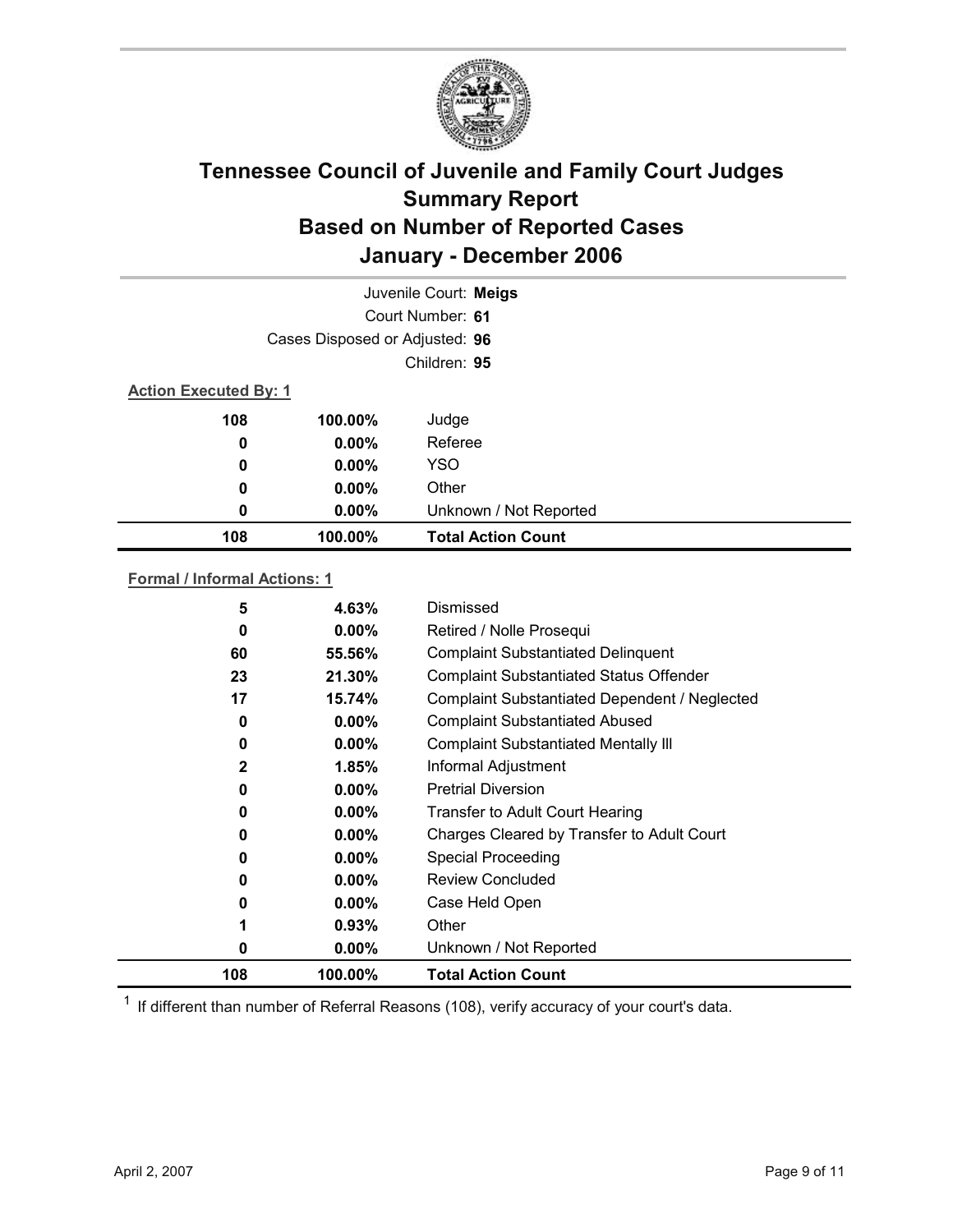

|                                |                                                       | Juvenile Court: Meigs                                |
|--------------------------------|-------------------------------------------------------|------------------------------------------------------|
|                                |                                                       | Court Number: 61                                     |
| Cases Disposed or Adjusted: 96 |                                                       |                                                      |
|                                |                                                       | Children: 95                                         |
| <b>Case Outcomes:</b>          | There can be multiple outcomes for one child or case. |                                                      |
| 9                              | 5.45%                                                 | <b>Case Dismissed</b>                                |
| 0                              | $0.00\%$                                              | Case Retired or Nolle Prosequi                       |
| 0                              | 0.00%                                                 | Warned / Counseled                                   |
| 1                              | 0.61%                                                 | Held Open For Review                                 |
| 0                              | $0.00\%$                                              | Supervision / Probation to Juvenile Court            |
| 1                              | 0.61%                                                 | <b>Probation to Parents</b>                          |
| 0                              | $0.00\%$                                              | Referral to Another Entity for Supervision / Service |
| 1                              | 0.61%                                                 | Referred for Mental Health Counseling                |
| 0                              | $0.00\%$                                              | Referred for Alcohol and Drug Counseling             |
| 0                              | 0.00%                                                 | Referred to Alternative School                       |
| 0                              | $0.00\%$                                              | Referred to Private Child Agency                     |
| 1                              | 0.61%                                                 | Referred to Defensive Driving School                 |
| 1                              | 0.61%                                                 | Referred to Alcohol Safety School                    |
| 0                              | $0.00\%$                                              | Referred to Juvenile Court Education-Based Program   |
| 0                              | $0.00\%$                                              | Driver's License Held Informally                     |
| 0                              | $0.00\%$                                              | <b>Voluntary Placement with DMHMR</b>                |
| 0                              | $0.00\%$                                              | <b>Private Mental Health Placement</b>               |
| 0                              | $0.00\%$                                              | <b>Private MR Placement</b>                          |
| 0                              | $0.00\%$                                              | Placement with City/County Agency/Facility           |
| 0                              | $0.00\%$                                              | Placement with Relative / Other Individual           |
| 22                             | 13.33%                                                | Fine                                                 |
| 48                             | 29.09%                                                | <b>Public Service</b>                                |
| 0                              | $0.00\%$                                              | Restitution                                          |
| 0                              | $0.00\%$                                              | Runaway Returned                                     |
| 0                              | 0.00%                                                 | No Contact Order                                     |
| 0                              | 0.00%                                                 | Injunction Other than No Contact Order               |
| 0                              | 0.00%                                                 | <b>House Arrest</b>                                  |
| 0                              | $0.00\%$                                              | <b>Court Defined Curfew</b>                          |
| 0                              | 0.00%                                                 | Dismissed from Informal Adjustment                   |
| 0                              | 0.00%                                                 | <b>Dismissed from Pretrial Diversion</b>             |
| 0                              | $0.00\%$                                              | Released from Probation                              |
| 0                              | $0.00\%$                                              | <b>Transferred to Adult Court</b>                    |
| 0                              | $0.00\%$                                              | <b>DMHMR Involuntary Commitment</b>                  |